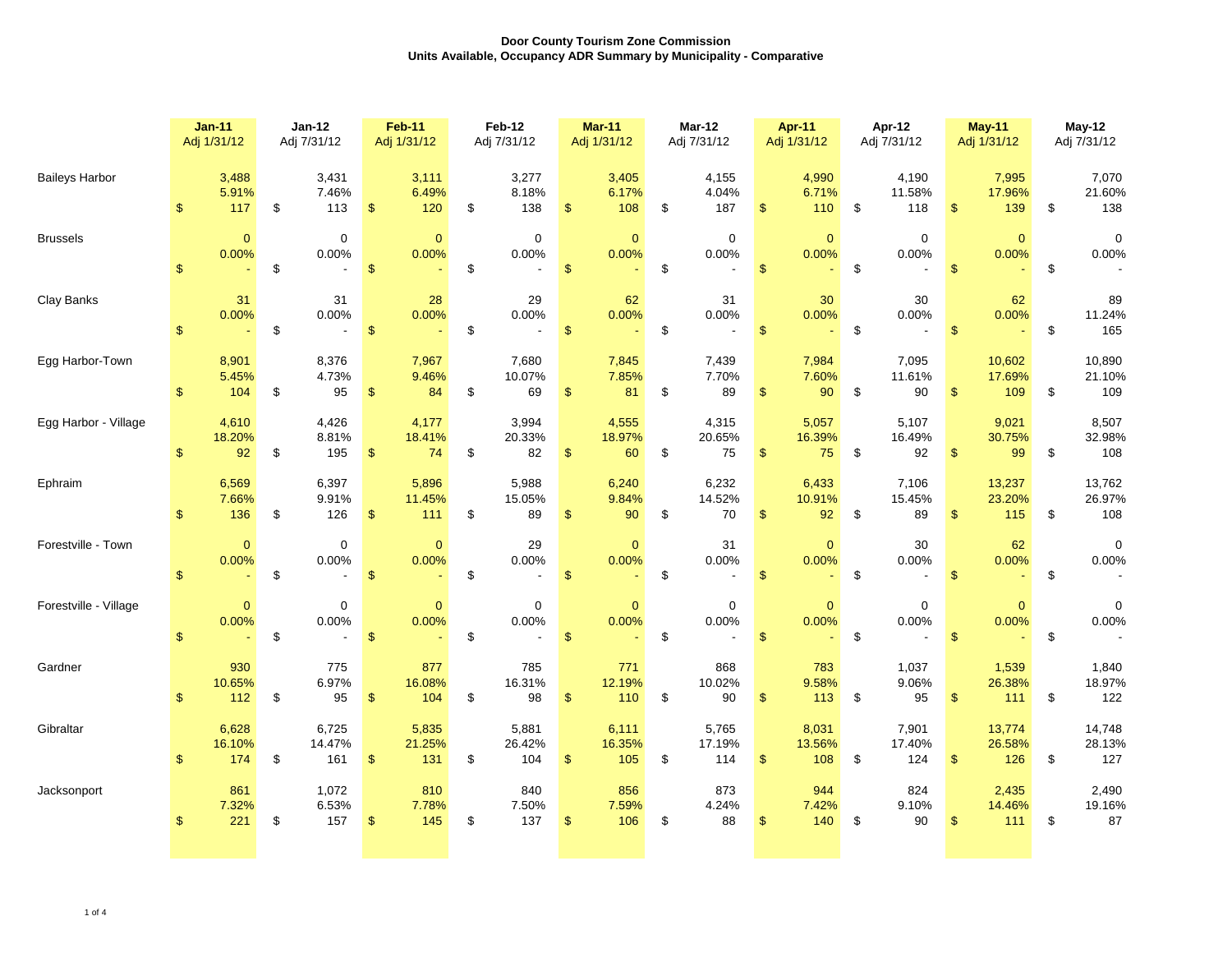|                            |                           | <b>Jan-11</b><br>Adj 1/31/12 |                            | <b>Jan-12</b><br>Adj 7/31/12 |                           | <b>Feb-11</b><br>Adj 1/31/12 |                            | Feb-12<br>Adj 7/31/12   |                           | <b>Mar-11</b><br>Adj 1/31/12 |                           | <b>Mar-12</b><br>Adj 7/31/12 |                | <b>Apr-11</b><br>Adj 1/31/12 |                            | Apr-12<br>Adj 7/31/12 |                           | <b>May-11</b><br>Adj 1/31/12 |                            | May-12<br>Adj 7/31/12 |
|----------------------------|---------------------------|------------------------------|----------------------------|------------------------------|---------------------------|------------------------------|----------------------------|-------------------------|---------------------------|------------------------------|---------------------------|------------------------------|----------------|------------------------------|----------------------------|-----------------------|---------------------------|------------------------------|----------------------------|-----------------------|
| <b>Liberty Grove</b>       | $\mathfrak{S}$            | 4,323<br>2.38%<br>172        | $\boldsymbol{\mathsf{S}}$  | 4,264<br>1.90%<br>173        | $\mathcal{S}$             | 4,032<br>1.98%<br>146        | $\boldsymbol{\mathsf{S}}$  | 4,104<br>2.34%<br>123   | $\boldsymbol{\mathsf{S}}$ | 4,295<br>2.03%               | S                         | 4,351<br>1.98%<br>113        | $\mathfrak{F}$ | 3,786<br>3.80%               | $\boldsymbol{\mathcal{S}}$ | 4,873<br>4.29%<br>116 | $\boldsymbol{\mathsf{S}}$ | 9,531<br>10.92%<br>104       | -\$                        | 9,443<br>19.17%       |
|                            |                           |                              |                            |                              |                           |                              |                            |                         |                           | 115                          |                           |                              |                | 65                           |                            |                       |                           |                              |                            | 75                    |
| Nasewaupee                 | $\boldsymbol{\mathsf{S}}$ | 2,129<br>24.42%<br>65        | $\boldsymbol{\mathsf{S}}$  | 2,350<br>17.79%<br>51        | $\mathfrak{S}$            | 2,047<br>28.72%<br>59        |                            | 2,174<br>34.96%<br>56   | $\boldsymbol{\mathsf{S}}$ | 2,581<br>20.42%<br>48        |                           | 2,387<br>17.64%<br>48        |                | 1,854<br>20.23%<br>41        | $\boldsymbol{\mathcal{S}}$ | 2,279<br>17.95%<br>41 | $\mathfrak{F}$            | 3,105<br>32.37%<br>76        |                            | 2,024<br>29.20%<br>90 |
| Sevastopol                 |                           | 5,526                        |                            | 5,265                        |                           | 4,769                        |                            | 4,902                   |                           | 5,552                        |                           | 5,188                        |                | 5,032                        |                            | 5,384                 |                           | 6,384                        |                            | 6,387                 |
|                            | $\mathfrak{S}$            | 14.17%<br>122                | $\boldsymbol{\mathsf{S}}$  | 13.71%<br>123                | $\boldsymbol{\mathsf{S}}$ | 17.93%<br>97                 | \$                         | 18.46%<br>97            | $\mathcal{S}$             | 14.82%<br>116                | \$                        | 22.61%<br>87                 |                | 20.79%<br>90                 | $\boldsymbol{\mathcal{S}}$ | 24.41%<br>104         | $\mathfrak{S}$            | 31.53%<br>111                | -\$                        | 32.39%<br>113         |
| <b>Sister Bay</b>          |                           | 10,139                       |                            | 10,190                       |                           | 9,482                        |                            | 9,853                   |                           | 10,509                       |                           | 10,313                       |                | 9,987                        |                            | 9,841                 |                           | 13,875                       |                            | 14,280                |
|                            |                           | 12.98%<br>89                 | $\boldsymbol{\mathsf{S}}$  | 7.96%<br>140                 | $\boldsymbol{\mathsf{S}}$ | 15.58%<br>80                 | $\mathfrak{F}$             | 16.44%<br>78            | $\boldsymbol{\mathsf{S}}$ | 8.55%<br>88                  | S                         | 11.03%<br>83                 | $\mathfrak{S}$ | 15.70%<br>62                 | $\frac{1}{2}$              | 13.89%<br>91          | $\mathcal{S}$             | 23.08%<br>100                | - \$                       | 24.34%<br>105         |
| Sturgeon Bay - City        |                           | 18,459                       |                            | 18,990                       |                           | 16,726                       |                            | 18,052                  |                           | 17,380                       |                           | 19,464                       |                | 17,717                       |                            | 18,822                |                           | 20,146                       |                            | 19,241                |
|                            | $\boldsymbol{\mathsf{S}}$ | 20.69%<br>71                 | $\boldsymbol{\mathsf{\$}}$ | 22.90%<br>68                 | $\mathfrak{S}$            | 30.34%<br>63                 | \$                         | 29.91%<br>68            | $\mathfrak{F}$            | 36.74%<br>53                 | S                         | 28.25%<br>66                 |                | 25.70%<br>69                 | $\boldsymbol{\mathcal{S}}$ | 24.49%<br>76          | $\boldsymbol{\mathsf{S}}$ | 34.86%<br>77                 | \$                         | 34.35%<br>84          |
| Sturgeon Bay - Town        |                           | 308                          |                            | 246                          |                           | 201                          |                            | 263                     |                           | 248                          |                           | 186                          |                | 271                          |                            | 206                   |                           | 326                          |                            | 287                   |
|                            | $\boldsymbol{\mathsf{S}}$ | 6.82%<br>114                 | $\boldsymbol{\mathsf{S}}$  | 2.44%<br>316                 | $\mathcal{S}$             | 10.45%<br>114                | $\boldsymbol{\mathcal{L}}$ | 3.04%<br>231            | $\mathfrak{F}$            | 4.84%<br>101                 | $\mathfrak{S}$            | 4.30%<br>269                 | $\mathcal{S}$  | 4.43%<br>87                  | $\boldsymbol{\mathsf{S}}$  | .94%<br>205           | $\mathcal{S}$             | 8.90%<br>147                 | $\boldsymbol{\mathcal{F}}$ | 9.41%<br>152          |
| Union                      |                           | $\overline{0}$               |                            | $\overline{0}$               |                           | $\overline{0}$               |                            | $\pmb{0}$               |                           | $\mathbf{0}$                 |                           | $\overline{0}$               |                | $\overline{0}$               |                            | $\overline{0}$        |                           | 62                           |                            | 31                    |
|                            | $\mathfrak{S}$            | 0.00%                        | $\boldsymbol{\mathsf{S}}$  | 0.00%                        | $\mathcal{S}$             | 0.00%                        | $\boldsymbol{\mathcal{S}}$ | 0.00%<br>$\blacksquare$ | $\mathfrak{S}$            | 0.00%                        | $\boldsymbol{\mathsf{S}}$ | $0.00\%$                     | $\mathfrak{S}$ | 0.00%                        | $\mathfrak{S}$             | $0.00\%$              | $\mathcal{S}$             | 0.00%                        | $\boldsymbol{\mathcal{S}}$ | 0.00%                 |
| Washington Island          |                           | 955<br>5.76%                 |                            | 1,079<br>8.34%               |                           | 1,132<br>3.53%               |                            | 1,146<br>5.76%          |                           | 1,161                        |                           | 862                          |                | 1,307<br>6.50%               |                            | 1,305                 |                           | 3,657<br>10.23%              |                            | 2,795<br>16.35%       |
|                            | \$                        | 67                           | $\boldsymbol{\mathsf{S}}$  | 69                           | $\mathcal{S}$             | 63                           | $\mathfrak{F}$             | 77                      | $\sqrt[6]{\frac{1}{2}}$   | 6.89%<br>89                  | $\mathfrak{S}$            | 19.95%<br>53                 | $\mathfrak{S}$ | 63                           | $\mathfrak{F}$             | 16.02%<br>72          | $\mathcal{S}$             | 66                           | \$                         | 66                    |
|                            |                           |                              |                            |                              |                           |                              |                            |                         |                           |                              |                           |                              |                |                              |                            |                       |                           |                              |                            |                       |
| Available<br><b>Filled</b> |                           | 73,857<br>9,880              |                            | 74,082<br>9,250              |                           | 67,090<br>11,980             |                            | 69,199<br>13,383        |                           | 71,571<br>12,275             |                           | 72,885<br>12,148             |                | 74,206<br>11,491             |                            | 76,390<br>12,915      |                           | 115,844<br>28,262            |                            | 114,441<br>30,368     |
| $\%$<br>Average            |                           | 13.38%<br>98                 | $\boldsymbol{\mathsf{S}}$  | 12.49%<br>101                | $\mathcal{S}$             | 17.86%<br>82                 |                            | 19.34%<br>79            | $\mathcal{S}$             | 17.15%<br>70                 | $\mathfrak{F}$            | 16.67%<br>77                 | $\mathcal{S}$  | 15.49%<br>77                 | $\boldsymbol{\mathsf{S}}$  | 16.91%<br>90          | $\mathbb{S}$              | 24.40%<br>102                | \$                         | 26.54%<br>104         |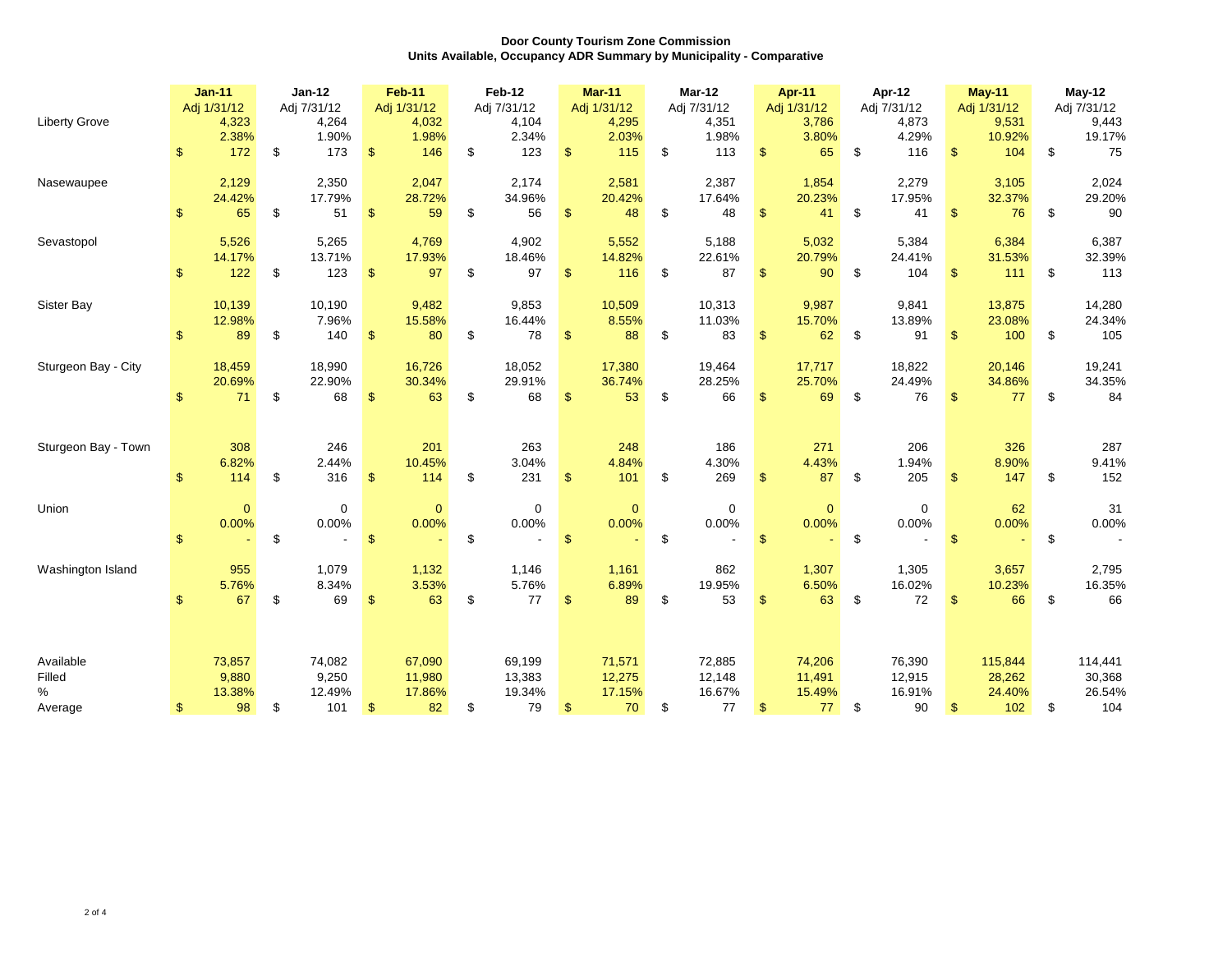|                       | <b>Jun-11</b><br>Adj 1/31/12                   | <b>Jun-12</b><br>Unadj                                  | <b>Jul-11</b><br>Adj 1/31/12                            | <b>Jul-12</b><br>Unadj                           | <b>Aug-11</b><br>Adj 1/31/12                         | Aug-12<br>Unadj                                                        | <b>Sep-11</b><br>Adj 1/31/12                         | <b>Sep-12</b><br>Unadj                                |  |  |
|-----------------------|------------------------------------------------|---------------------------------------------------------|---------------------------------------------------------|--------------------------------------------------|------------------------------------------------------|------------------------------------------------------------------------|------------------------------------------------------|-------------------------------------------------------|--|--|
| <b>Baileys Harbor</b> | 9,087<br>30.27%<br>$\boldsymbol{\mathsf{S}}$   | 7,158<br>40.01%<br>\$<br>160<br>173                     | 9,713<br>67.94%<br>$\boldsymbol{\mathsf{S}}$<br>179     | 8,684<br>73.55%<br>$\boldsymbol{\theta}$<br>187  | 9,785<br>61.15%<br>$\boldsymbol{\mathsf{S}}$<br>182  | 8,401<br>64.08%<br>$\boldsymbol{\mathsf{S}}$<br>186                    | 7,317<br>44.18%<br>$\boldsymbol{\mathsf{S}}$<br>157  | 7,919<br>43.26%<br>$\mathfrak{F}$<br>174              |  |  |
| <b>Brussels</b>       | 0.00%<br>$\boldsymbol{\mathsf{S}}$             | $\overline{0}$<br>$\overline{0}$<br>0.00%<br>\$         | $\overline{0}$<br>0.00%<br>$\boldsymbol{\mathsf{S}}$    | $\overline{0}$<br>0.00%<br>$\boldsymbol{\theta}$ | $\overline{0}$<br>0.00%<br>$\boldsymbol{\mathsf{S}}$ | $\overline{0}$<br>0.00%<br>$\boldsymbol{\mathsf{S}}$                   | $\overline{0}$<br>0.00%<br>\$                        | $\overline{0}$<br>0.00%<br>\$                         |  |  |
| <b>Clay Banks</b>     | 5.00%<br>$\boldsymbol{\mathsf{S}}$             | 60<br>90<br>15.56%<br>367<br>\$<br>239                  | 123<br>48.78%<br>$\boldsymbol{\mathsf{S}}$<br>205       | 124<br>45.97%<br>$\boldsymbol{\theta}$<br>192    | 122<br>57.38%<br>$\boldsymbol{\theta}$<br>217        | 124<br>58.06%<br>$\boldsymbol{\mathsf{\$}}$<br>230                     | 117<br>8.55%<br>$\boldsymbol{\theta}$<br>259         | 120<br>25.00%<br>\$<br>217                            |  |  |
| Egg Harbor-Town       | 10,967<br>38.92%<br>\$                         | 10,814<br>43.50%<br>140<br>\$<br>155                    | 11,367<br>72.02%<br>$\boldsymbol{\mathsf{S}}$<br>172    | 10,990<br>73.84%<br>$\boldsymbol{\theta}$<br>170 | 11,294<br>67.44%<br>160<br>$\boldsymbol{\mathsf{S}}$ | 11,040<br>69.32%<br>$\boldsymbol{\mathsf{S}}$<br>170                   | 10,812<br>40.70%<br>$\boldsymbol{\theta}$<br>151     | 10,728<br>43.68%<br>\$<br>151                         |  |  |
| Egg Harbor - Village  | 10,949<br>49.79%<br>$\boldsymbol{\mathsf{\$}}$ | 10,969<br>54.63%<br>118<br>\$<br>121                    | 11,479<br>77.92%<br>$\boldsymbol{\mathsf{S}}$<br>163    | 11,348<br>76.91%<br>$\boldsymbol{\theta}$<br>166 | 11,426<br>74.20%<br>$\boldsymbol{\theta}$<br>154     | 11,401<br>74.43%<br>$\boldsymbol{\mathsf{S}}$<br>160                   | 10,785<br>60.47%<br>$\boldsymbol{\mathsf{S}}$<br>124 | 10,983<br>58.96%<br>\$<br>135                         |  |  |
| Ephraim               | 15,590<br>48.29%<br>$\boldsymbol{\mathsf{S}}$  | 14,928<br>52.75%<br>$\boldsymbol{\theta}$<br>126<br>119 | 16,159<br>76.19%<br>$\boldsymbol{\mathsf{S}}$<br>158    | 16,029<br>76.43%<br>$\boldsymbol{\theta}$<br>162 | 16,246<br>75.45%<br>$\boldsymbol{\theta}$<br>150     | 14,321<br>77.93%<br>$\boldsymbol{\mathsf{\$}}$<br>160                  | 14,964<br>56.05%<br>$\mathcal{L}$<br>134             | 15,094<br>54.59%<br>$\boldsymbol{\mathcal{L}}$<br>148 |  |  |
| Forestville - Town    | 0.00%<br>$\boldsymbol{\mathsf{S}}$             | 61<br>$\overline{0}$<br>0.00%<br>\$                     | 62<br>$0.00\%$<br>$\boldsymbol{\mathsf{S}}$             | 31<br>0.00%<br>$\boldsymbol{\theta}$             | 93<br>0.00%<br>$\boldsymbol{\mathsf{\$}}$            | $\mathbf 0$<br>0.00%<br>$\boldsymbol{\mathsf{S}}$<br>$\blacksquare$    | 60<br>0.00%<br>$\mathfrak{F}$                        | 0<br>0.00%<br>\$                                      |  |  |
| Forestville - Village | 0.00%<br>$\boldsymbol{\mathsf{S}}$             | $\overline{0}$<br>$\overline{0}$<br>$0.00\%$<br>\$      | $\overline{0}$<br>$0.00\%$<br>$\boldsymbol{\mathsf{S}}$ | $\overline{0}$<br>0.00%<br>$\boldsymbol{\theta}$ | $\overline{0}$<br>0.00%<br>$\boldsymbol{\mathsf{S}}$ | $\overline{0}$<br>0.00%<br>$\boldsymbol{\mathsf{S}}$<br>$\blacksquare$ | $\overline{0}$<br>0.00%<br>$\boldsymbol{\mathsf{S}}$ | $\Omega$<br>0.00%<br>\$                               |  |  |
| Gardner               | 1,936<br>21.80%<br>$\boldsymbol{\mathsf{S}}$   | 1,863<br>16.91%<br>115<br>182<br>\$                     | 1,798<br>48.00%<br>$\boldsymbol{\mathsf{S}}$<br>118     | 1,916<br>39.51%<br>$\boldsymbol{\theta}$<br>132  | 1,781<br>41.38%<br>$\boldsymbol{\mathsf{S}}$<br>115  | 1,829<br>51.18%<br>$\boldsymbol{\mathsf{\$}}$<br>99                    | 1,697<br>30.23%<br>$\boldsymbol{\mathsf{S}}$<br>104  | 1,601<br>35.35%<br>\$<br>83                           |  |  |
| Gibraltar             | 15,292<br>53.75%<br>$\boldsymbol{\mathsf{S}}$  | 16,037<br>55.92%<br>135<br>\$<br>134                    | 15,856<br>81.18%<br>$\boldsymbol{\mathsf{S}}$<br>165    | 16,111<br>81.65%<br>$\boldsymbol{\theta}$<br>167 | 16,343<br>77.37%<br>$\boldsymbol{\mathsf{S}}$<br>157 | 16,809<br>78.58%<br>$\boldsymbol{\mathsf{\$}}$<br>164                  | 15,189<br>61.26%<br>$\mathfrak{F}$<br>138            | 16,050<br>63.18%<br>$\frac{1}{2}$<br>137              |  |  |
| Jacksonport           | 3,063<br>35.32%<br>$\boldsymbol{\mathsf{S}}$   | 2,617<br>42.30%<br>138<br>\$<br>134                     | 3,067<br>76.33%<br>$\boldsymbol{\mathsf{S}}$<br>165     | 2,942<br>73.93%<br>$\boldsymbol{\theta}$<br>160  | 3,156<br>70.06%<br>168<br>$\boldsymbol{\theta}$      | 3,131<br>67.45%<br>$\boldsymbol{\mathsf{S}}$<br>182                    | 2,813<br>38.71%<br>$\boldsymbol{\theta}$<br>119      | 2,609<br>39.40%<br>129<br>\$                          |  |  |